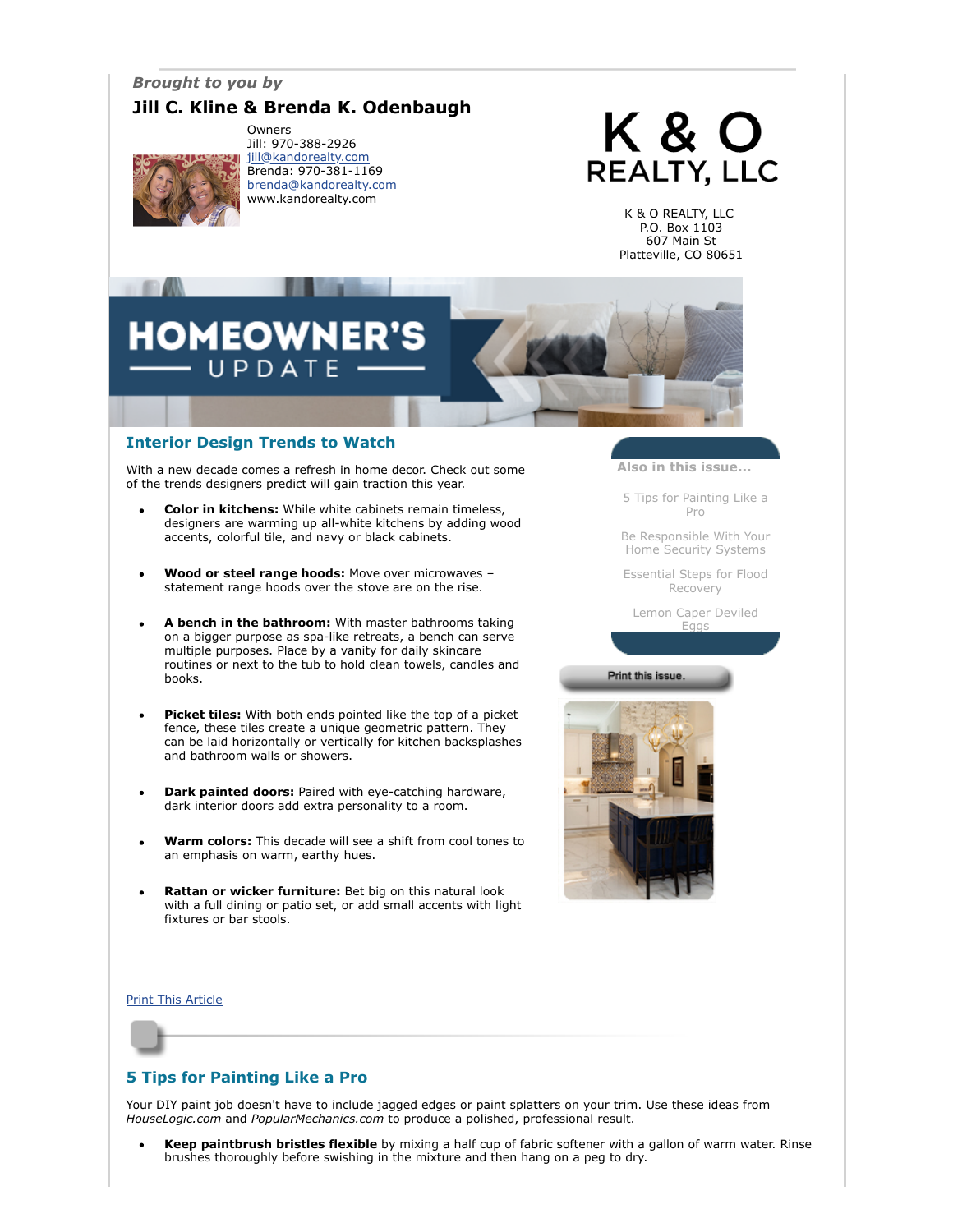- **Use canvas drop cloths to protect floors.** Unlike plastic, canvas absorbs paint and is what most pros use to contain drips and spills.
- **Tone down paint's intense odor** by adding a couple of drops of vanilla (for dark colors) or lemon extract (for light colors). Open the windows to make sure the room is well-ventilated.
- Wash roller covers with soap and water before using them. This will help to remove loose fibers so they don't end up on your walls.
- **For precise tape removal,** turn a hair dryer on low and aim it at painter's tape. The warm air will soften the adhesive and help you achieve that crisp paint line.

#### [Print This Article](javascript:print();)

## <span id="page-1-0"></span>**Be Responsible With Your Home Security Systems**

Home security systems help protect your property and give you peace of mind; however, they can also raise privacy concerns. Make sure you're being a responsible technology user by thinking about your guests and neighbors.

Since you own the equipment, you may not be bothered by being recorded 24/7, but your guests may feel differently. When hosting family or friends, it's considerate to make them aware of any security cameras so they don't feel blindsided if the topic comes up later. Be sure to also inform your babysitters or pet sitters who may feel awkward if they realize after the fact that you were monitoring the home while you were away.

Before installing a security system, it's wise to familiarize yourself with local, state and federal regulations so that you don't unknowingly violate someone else's privacy. As a general rule, security cameras should never record areas where privacy is expected. To avoid potential legal issues, make sure your security cameras don't capture views of your neighbors' bedrooms, bathrooms or backyards – especially if they have a privacy fence.

When touring homes for sale, keep in mind that curious homeowners could be watching through security cameras, baby monitors or video doorbells. Be cautious about what you say, and don't linger on the front porch when discussing your negotiating strategy.

#### [Print This Article](javascript:print();)

### <span id="page-1-1"></span>**Essential Steps for Flood Recovery**

Flooding can be extremely destructive, costly and harmful to your health – even after the water is gone. While floods can be the result of severe weather, sustained rain, broken dams, or melting snow, the most common reason is plumbing failures, according to *SafeWise.com.*

If your home floods, follow these steps.

- 1. If flooding is due to severe weather, evacuate immediately. Head to a secure location such as a nearby storm shelter.
- 2. If the water is coming from a burst pipe, shut off the main water valve and turn off the electricity. If you can't get to the circuit breaker without walking through water, call an electrician instead.
- 3. Call your insurer. Explain the situation and ask if you need to wait for an adjuster to look at the damage before you begin cleaning up.
- 4. Once it's safe to return to your home, take photos and videos to document the damage. Salvage your personal items, pump out the water, and throw away or disinfect anything that got wet.

Consider this advice from *RedCross.org.*

- Don't walk through floodwaters six inches of fast-flowing water can knock you off your feet.
- Watch out for snakes, insects and other animals that could be lurking in floodwaters near your home.
- When cleaning up, wear waterproof boots and rubber gloves.